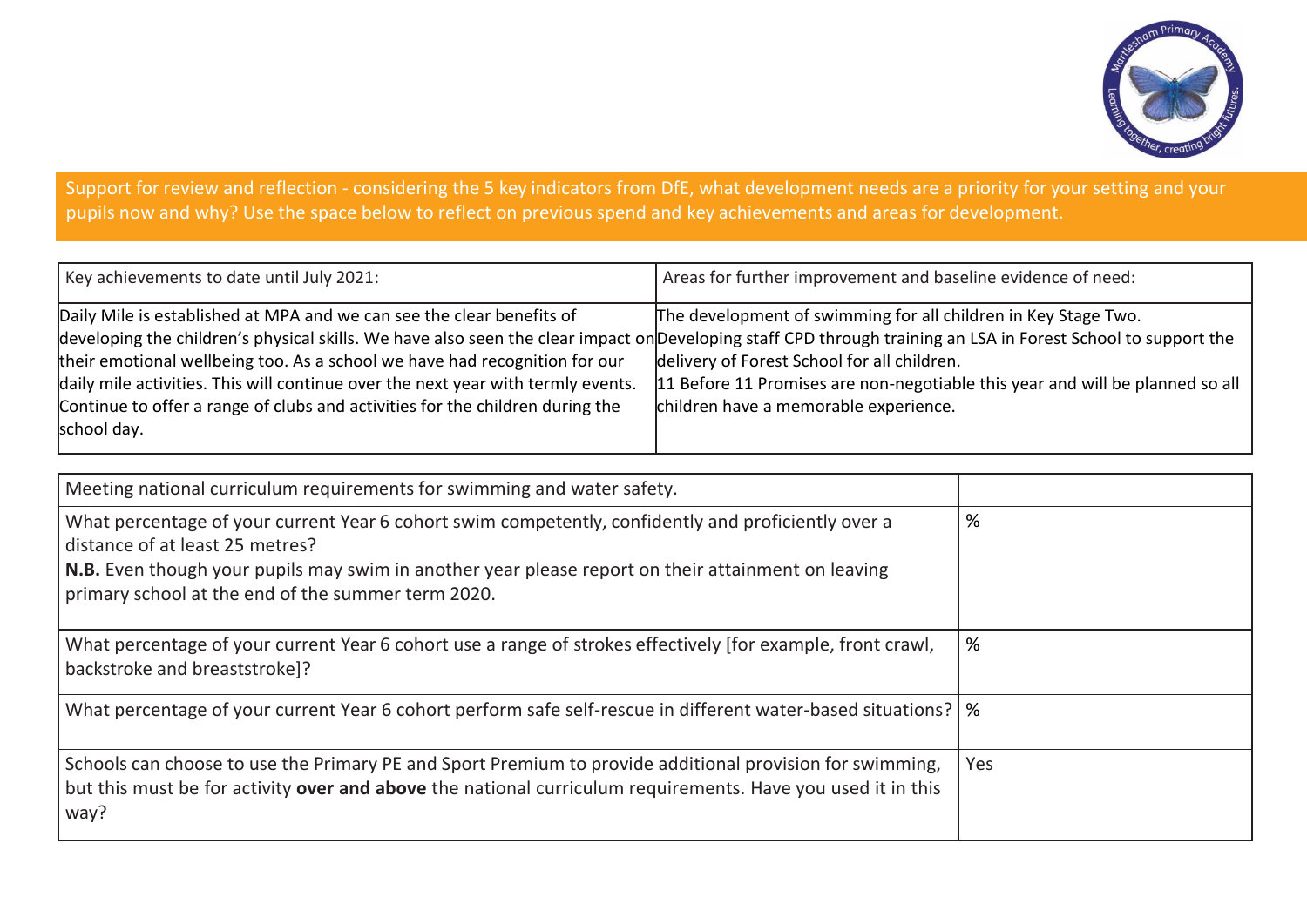## **Action Plan and Budget Tracking**

Capture your intended annual spend against the 5 key indicators. Clarify the success criteria and evidence of impact that you intend to measure to evaluate for pupils today and for the future.

| Academic Year: 2020/21                                                                                                                                                                                                                                                 | Total fund allocated: £16,760                                                                                                                       |        | Date Updated: September 2020                                                                                                                                                                                                                                                                                                                |                                      |
|------------------------------------------------------------------------------------------------------------------------------------------------------------------------------------------------------------------------------------------------------------------------|-----------------------------------------------------------------------------------------------------------------------------------------------------|--------|---------------------------------------------------------------------------------------------------------------------------------------------------------------------------------------------------------------------------------------------------------------------------------------------------------------------------------------------|--------------------------------------|
| Key indicator 1: The engagement of all pupils in regular physical activity - Chief Medical Officer guidelines recommend that<br>primary school pupils undertake at least 30 minutes of physical activity a day in school                                               |                                                                                                                                                     |        |                                                                                                                                                                                                                                                                                                                                             | Percentage of total allocation:<br>℅ |
| Intent                                                                                                                                                                                                                                                                 | Implementation                                                                                                                                      |        | Impact                                                                                                                                                                                                                                                                                                                                      |                                      |
| For the children to develop their<br>running / jogging stamina to enable<br>them to run / jog 1 mile.<br>High levels of participation and<br>enthusiasm, including quantitative<br>improvements. The distance<br>travelled by the children increases<br>tterm on term. | $3 \times 15$ -minute sessions per week by<br>4 classes.<br>Allocated time of Daily Mile Lead to<br>develop and organise initiatives<br>leach term. | £1,173 | To encourage health and daily<br>exercise (setting personal targets<br>and beating them). To build own<br>running capacity. Children can<br>run for longer periods and more<br>sustained periods of time.<br>Improved children's health and<br>fitness. Child participate in fun<br>running activities organised by<br>the Daily Mile lead. | 7%                                   |
| Key indicator 2: The profile of PESSPA being raised across the school as a tool for whole school improvement                                                                                                                                                           |                                                                                                                                                     |        |                                                                                                                                                                                                                                                                                                                                             | Percentage of total allocation:      |
|                                                                                                                                                                                                                                                                        |                                                                                                                                                     |        |                                                                                                                                                                                                                                                                                                                                             | %                                    |
| Intent                                                                                                                                                                                                                                                                 | Implementation                                                                                                                                      |        | Impact                                                                                                                                                                                                                                                                                                                                      |                                      |
| All children in Key Stage Two receive<br>swimming instruction to develop<br>basic swimming skills but also to<br>exceed the 25M target at the end of<br>Key Stage Two.                                                                                                 | 1 x 30-minute session per week for<br>6 weeks over the Summer Term.<br>Additional staffing costs to support<br>pupils.                              | £1,056 | Increased water confidence.<br>Higher numbers of children will<br>be able to swim 25m at the end<br>lof Year 6.<br>Improved health and fitness of<br>the children.                                                                                                                                                                          | 6%                                   |

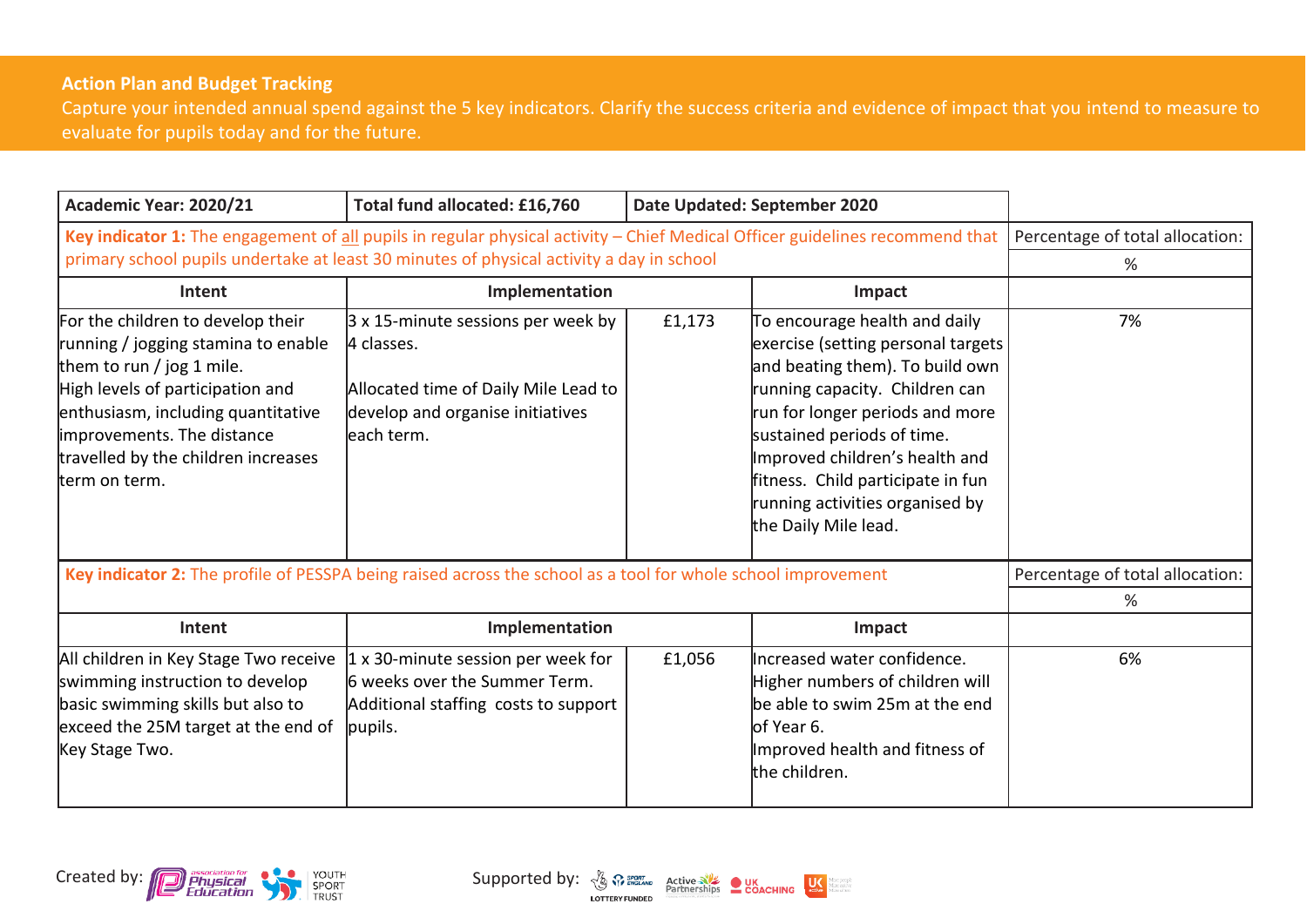| To upgrade and improve variety of PE Basketballs                                                  |                                       | £1,341 | Children have a wider range of     | 8%                              |
|---------------------------------------------------------------------------------------------------|---------------------------------------|--------|------------------------------------|---------------------------------|
| equipment for use by pupils during                                                                | Netballs                              |        | lactivities to use at lunchtimes   |                                 |
| lessons and at break and lunchtimes.                                                              | Footballs                             |        | and in after school clubs.         |                                 |
|                                                                                                   | Tennis Balls                          |        | Children improve their hand eye    |                                 |
|                                                                                                   | Kwik Cricket Sets                     |        | coordination.                      |                                 |
|                                                                                                   | <b>Badminton and Mini Tennis Sets</b> |        | Children enjoy in house            |                                 |
|                                                                                                   | 2 x Table Tennis Tables               |        | competitions with each other.      |                                 |
|                                                                                                   | Table Tennis Bats                     |        |                                    |                                 |
|                                                                                                   | Table Tennis Balls                    |        |                                    |                                 |
| 11 Before 11 Promises - these are                                                                 | Year 2 - one-day horse riding         | £671   | Children enjoy physical activities | 4%                              |
| planned promises for each year                                                                    | Year 3 - planned hike                 |        | but also have experiences that     |                                 |
| group. Three of the promises develop Year 4 - flash mob taught with                               |                                       |        | will impact on their future life   |                                 |
| and encourage the children to                                                                     | choreography.                         |        | choices.                           |                                 |
| participate in physical activity outside                                                          |                                       |        |                                    |                                 |
| of their regular curriculum                                                                       |                                       |        |                                    |                                 |
| experience.                                                                                       |                                       |        |                                    |                                 |
| Key indicator 3: Increased confidence, knowledge and skills of all staff in teaching PE and sport |                                       |        |                                    | Percentage of total allocation: |
|                                                                                                   |                                       |        |                                    | %                               |
| Intent                                                                                            | Implementation                        |        | Impact                             |                                 |
| Forest School Training for LSA - to                                                               | 1 LSA will complete level 2 training  | £705   | Improved Forest School offer at    | 4%                              |
| develop the skills of the staff team to                                                           | which is a 4-day course with          |        | MPA. All children to have a Forest |                                 |
| deliver high quality sessions for all                                                             | Suffolk Wildlife Trust. This training |        | School Experience at MPA.          |                                 |
| lchildren at MPA.                                                                                 | will be used to support the Forest    |        |                                    |                                 |
|                                                                                                   | School outdoor experience at          |        |                                    |                                 |
|                                                                                                   | MPA. Cover for LSA absence from       |        |                                    |                                 |
|                                                                                                   | school.                               |        |                                    |                                 |
|                                                                                                   |                                       |        |                                    |                                 |



Abrepeople<br>Abreactive<br>Abreckten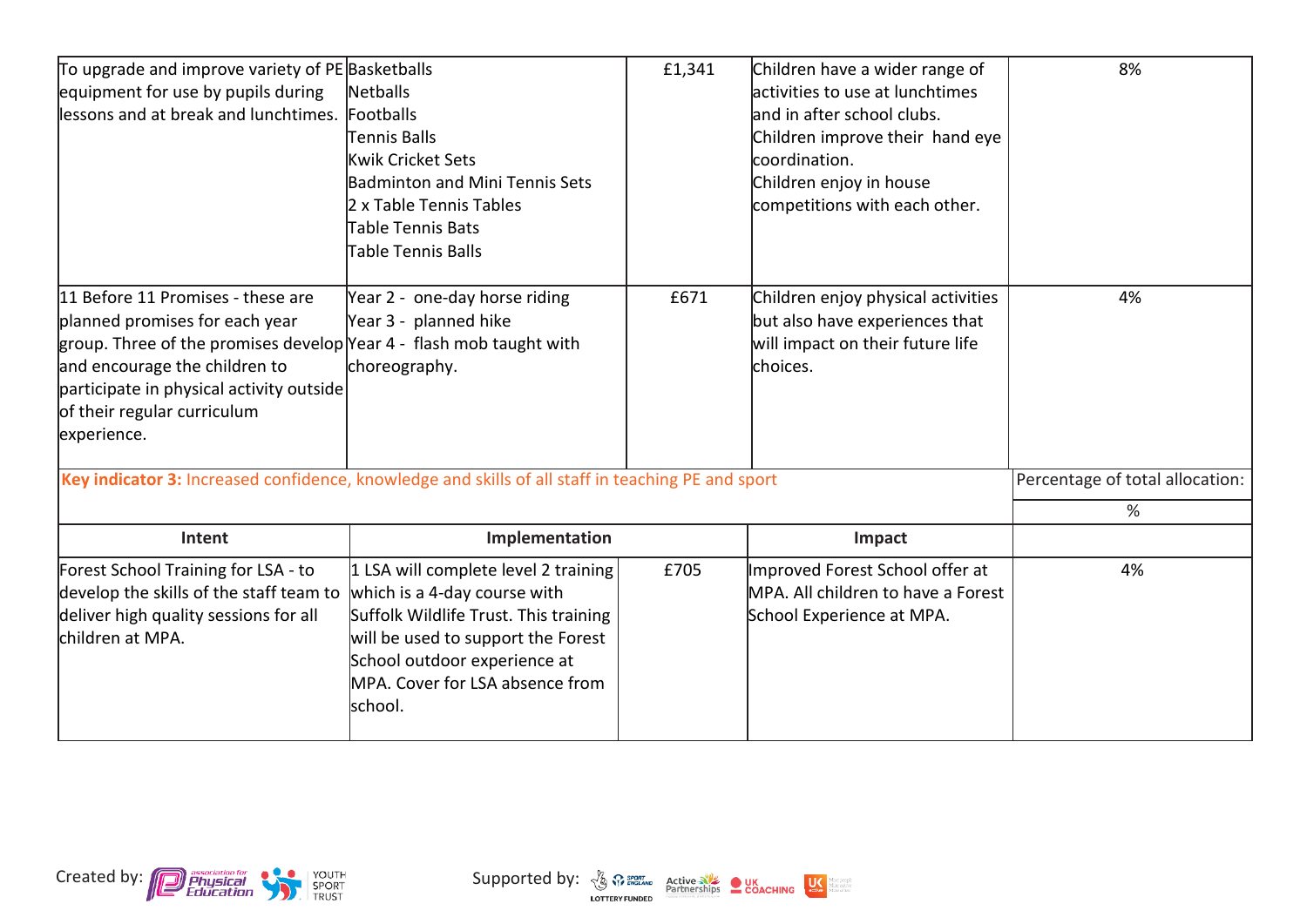| Termly Sports Coach Consultant to<br>enhance curriculum opportunities for enhance the curriculum offer.<br>the children by supporting teachers<br>with planning. | Sports Instructor employed to<br>Offer a wide range or learning<br>experiences for the children within<br>the curriculum e.g. orienteering                                     | £220   | Specialist PE lead will improve the<br>PE delivery and support teachers<br>land staff with CPD. Children will<br>benefit from learning new and<br>varied skills.            | 1%                                   |
|------------------------------------------------------------------------------------------------------------------------------------------------------------------|--------------------------------------------------------------------------------------------------------------------------------------------------------------------------------|--------|-----------------------------------------------------------------------------------------------------------------------------------------------------------------------------|--------------------------------------|
| Key indicator 4: Broader experience of a range of sports and activities offered to all pupils                                                                    |                                                                                                                                                                                |        |                                                                                                                                                                             | Percentage of total allocation:<br>% |
| Intent                                                                                                                                                           | Implementation                                                                                                                                                                 |        | Impact                                                                                                                                                                      |                                      |
| Inspire Suffolk run 4 After School<br>Clubs for pupils. These include<br>gymnastics, football, ball sports and<br>basketball.                                    | Pupils are charged a nominal<br>lamount to cover the lost income<br>lon hall hire.                                                                                             | £2,850 | Children improve their own health<br>land fitness.<br>Children develop skills which they<br>can translate to in house / school<br>games at different points in the<br>year. | 17%                                  |
| Ipswich School of Dancing run 2 After Pupils pay directly to Ipswich<br>School Clubs for pupils in ballroom<br>dancing.                                          | School of Dancing for the classes.<br>We do not charge Ipswich School<br>of Dancing for the hire of the hall<br>to enable the cost of classes to be<br>affordable to families. | £1,900 | Children learn a range of dance<br>techniques and improve<br>performance skills.                                                                                            | 11%                                  |
| FOSS Day- where all year groups have EG Year 6 go boating at<br>a planned an exceptional learning<br>experience at a FOSS school.                                | Waldringfield. Details for other<br>groups to be confirmed after FOSS<br>planning Day.                                                                                         | £500   | The children develop friendships<br>for life. They enjoy physical<br>activities and develop interests in<br>new activities.                                                 | 3%                                   |